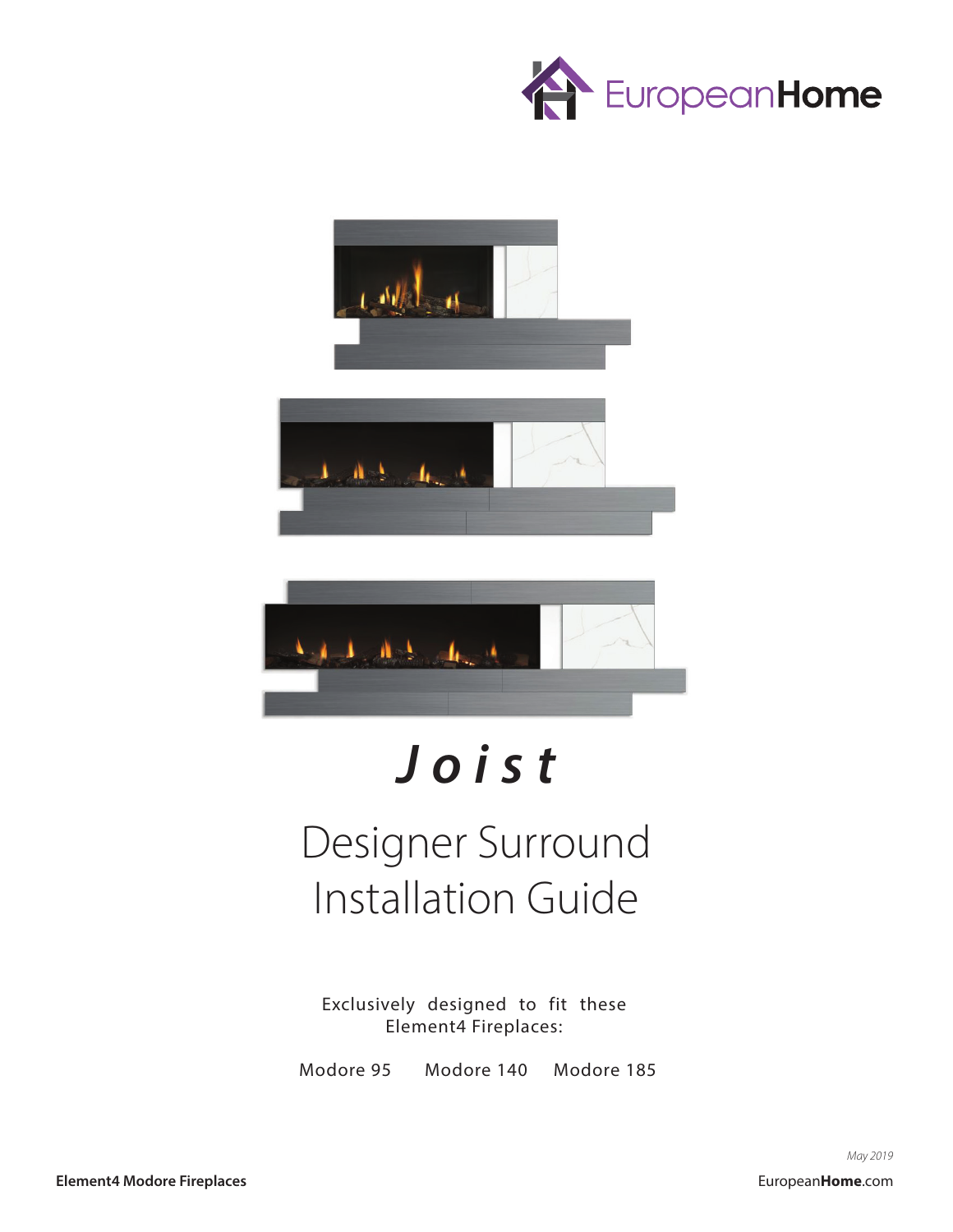#### **TABLE OF CONTENTS**

| Important Information                | 3  |
|--------------------------------------|----|
| <b>Specifications and Dimensions</b> | 5  |
| <b>Pre-Installation Planning</b>     | 6  |
| Installation                         | 7  |
| Maintenance                          | 12 |
| Warranty                             | 13 |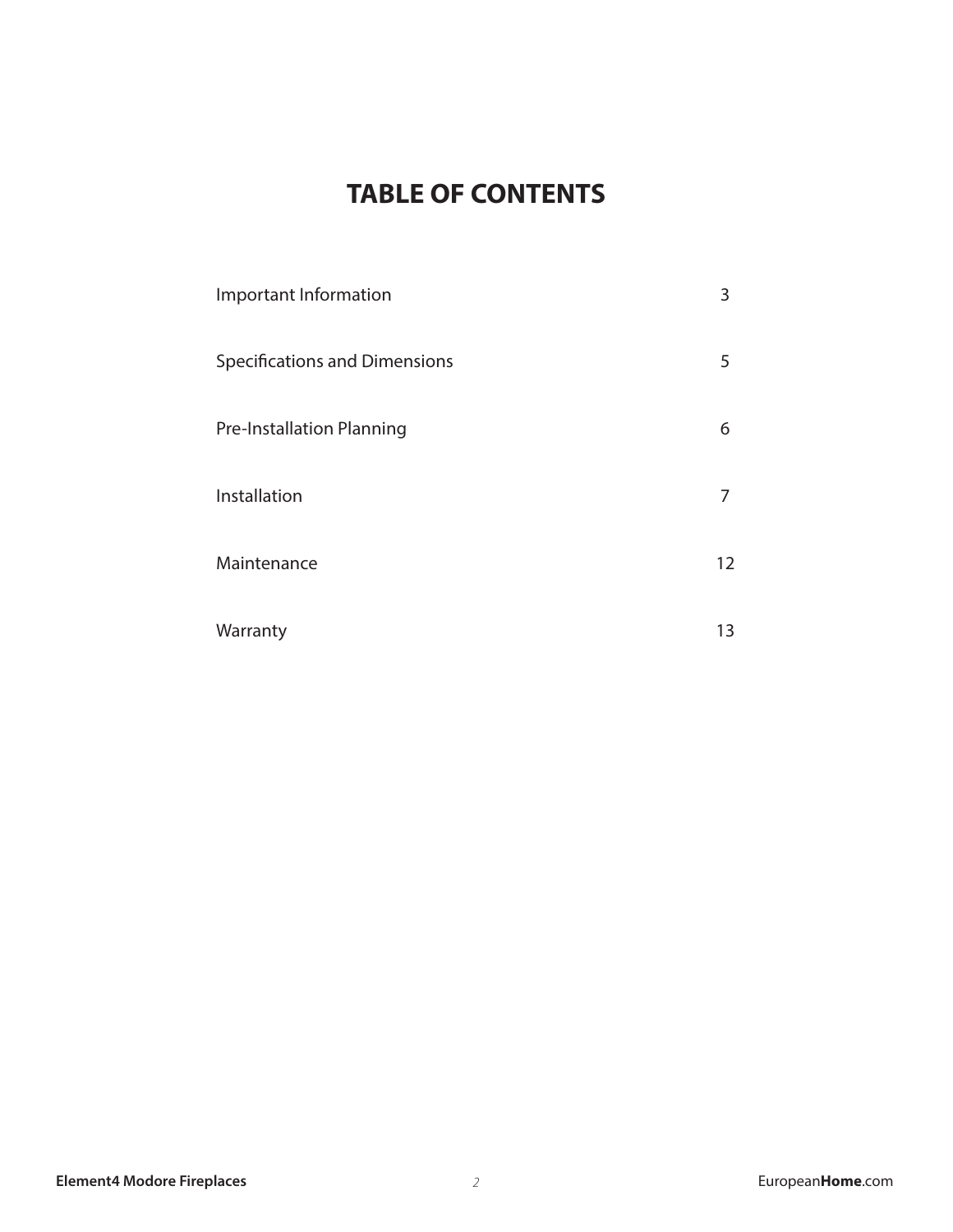### IMPORTANT INFORMATION

#### **PRODUCT INSTALLATION RECORD**

*Installer:* Please complete this form. *Customer:* Please retain this information.

| Purchased From                |  |
|-------------------------------|--|
| Date of Purchase              |  |
| Installed By                  |  |
| Date of Installation          |  |
| <b>Surround Serial Number</b> |  |

Thank you for your purchase of a **Designer Surround for Element4**!

Since your **Designer Surround for Element4** is designed to install, and perform, like ceramic tile, it should be installed by a professional.

Please refer to your dealer for additional information for professional installers .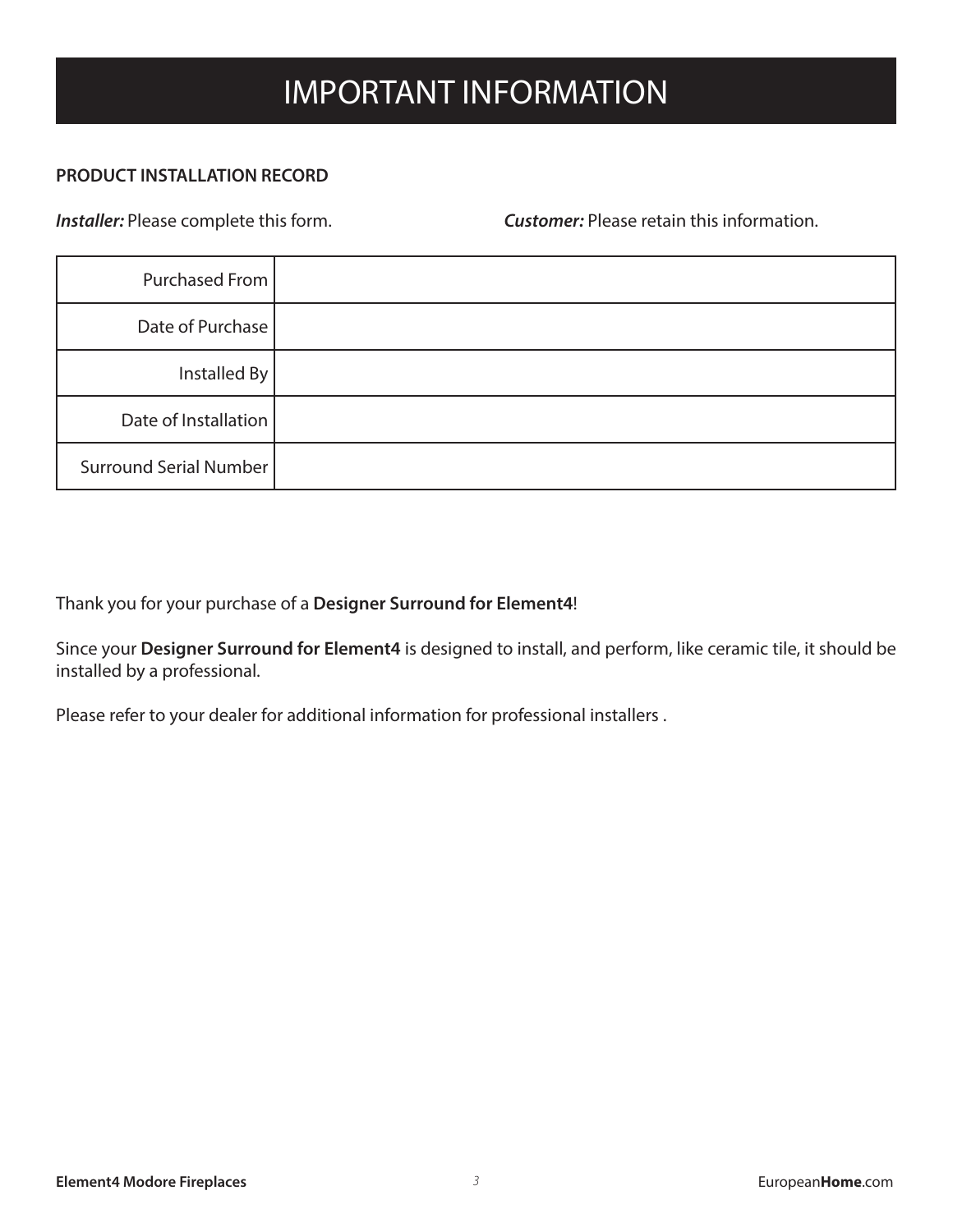### JOIST SURROUND PANELS

Joist Tile Panels



Joist Metal Panels



|           |  |  | 48" Metal   52" Metal   63" Metal   84" Metal   16 13/16" Tile   16 3/4" Tile   17 1/8" Tile |  |
|-----------|--|--|----------------------------------------------------------------------------------------------|--|
| 95 Joist  |  |  |                                                                                              |  |
| 140 Joist |  |  |                                                                                              |  |
| 185 Joist |  |  |                                                                                              |  |

Each surround contains Metal and Tile Panels according to the chart, above. All surround panels are 7/16" thick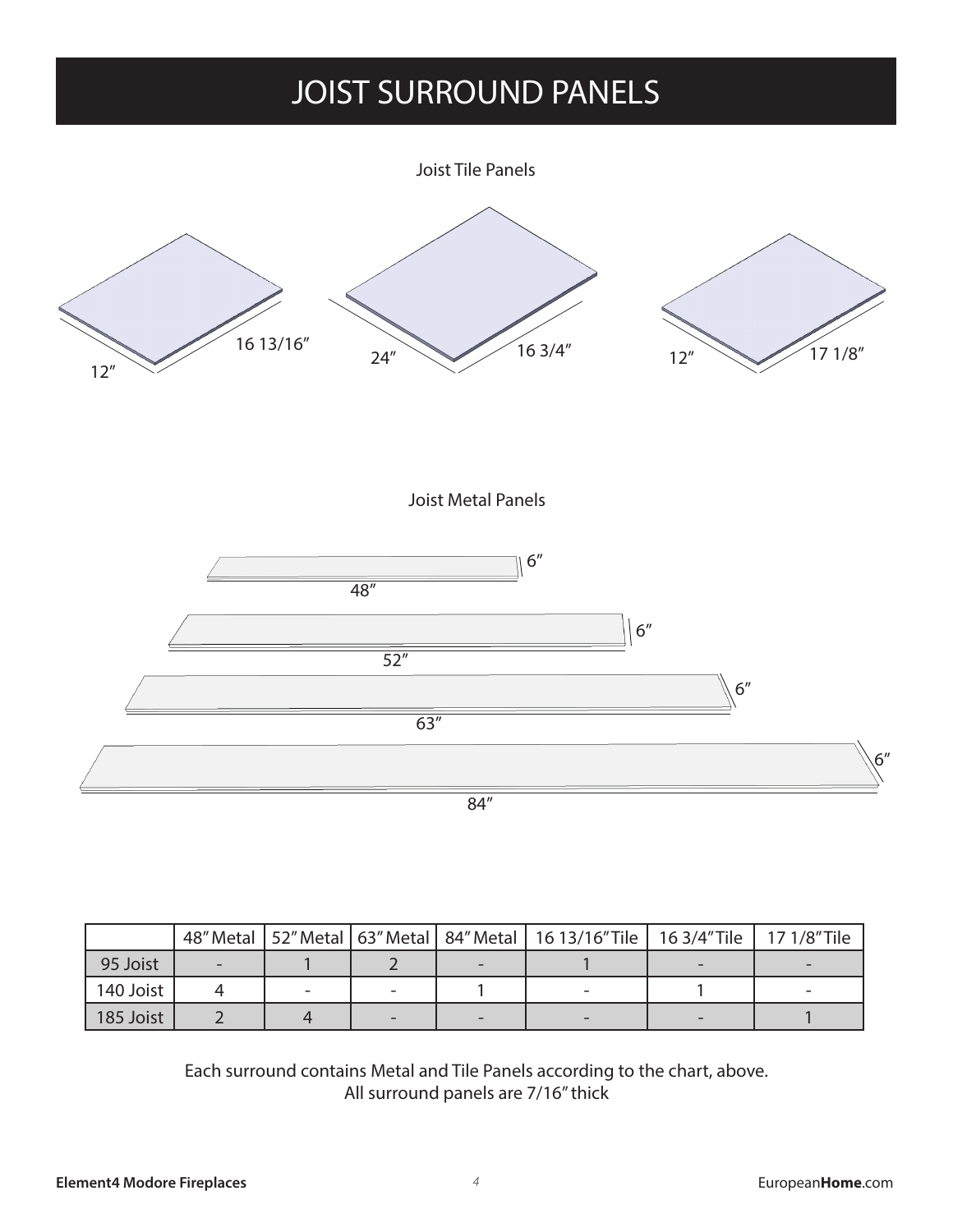### SPECIFICATIONS and DIMENSIONS









**Element4 Modore Fireplaces European** *F* **and** *F* **and** *F* **and** *F* **and** *F* **and** *F* **and** *F* **and** *F* **and** *F* **and** *F* **and** *F* **and** *F* **and** *F* **and** *F* **and** *F* **and** *F* **and** *F* **and** *F* **and** *F* **and** *F* **and** *F* **and** *F* **and** *F* **and**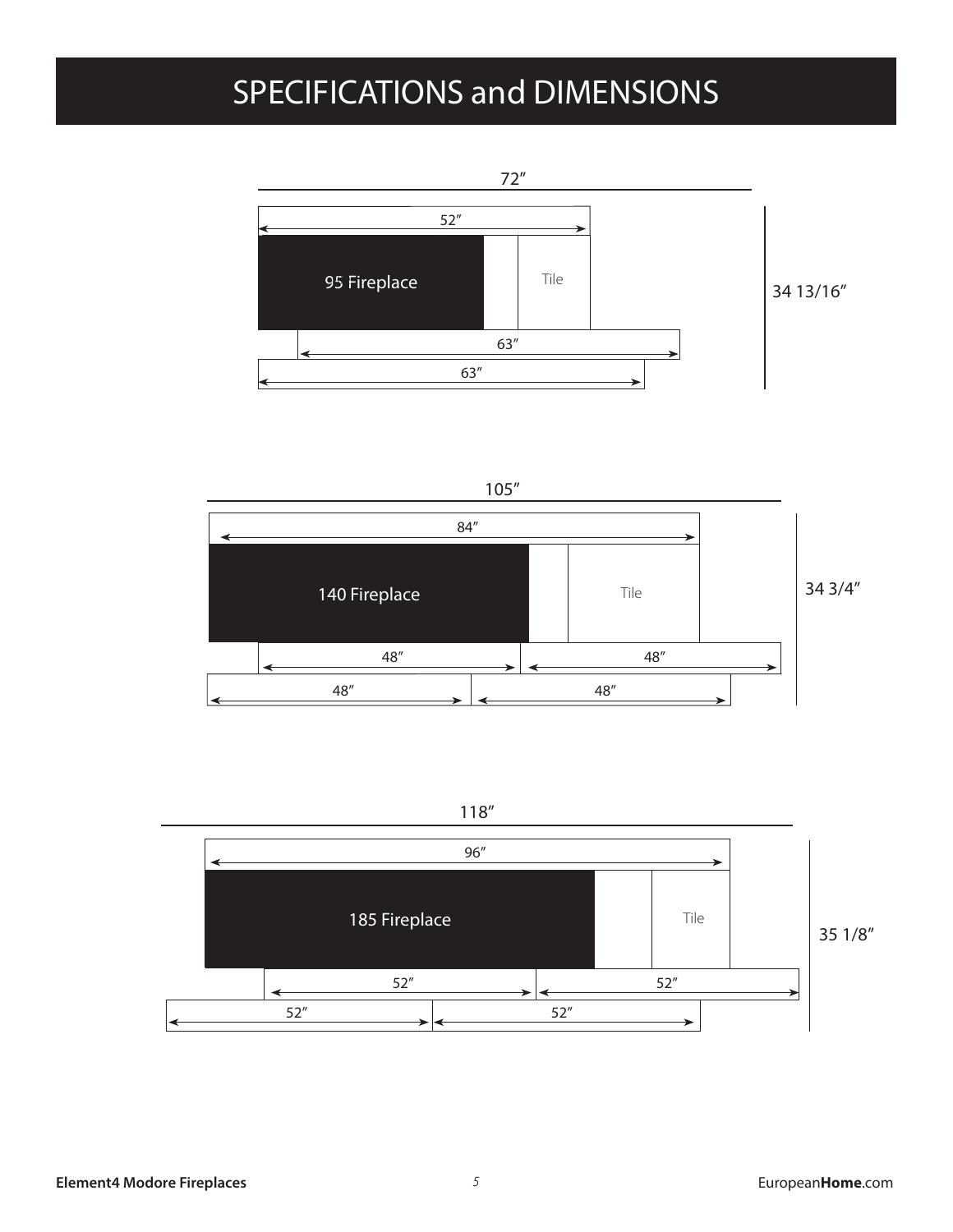### PRE-INSTALLATION PLANNING

#### **BEFORE YOU BEGIN**

These surrounds are intended to be installed in the same manner as a french cleat system. (See image below)

Please read these instructions thoroughly before proceeding. There is information which is important for safe and effective installation.

Please inspect the shipment for completeness and any damage. Contact your retailer if any damage is found. Do not install the surround with any damaged or substituted parts.

For the best finished results, please consider hiring a professional Carpenter or Contractor to install these surround panels. Dealer can also be referred.

Before you begin your installation you should have the following tools and supplies:

- **Gloves**
- Pencil
- Impact Gun
- Drill
- Level
- Tape Measure and Framing Square
- Lint-free Cloth
- Stud-finder
- #8 Screws (Bugle Head)

#### **Included with the Surround Panels:**

• Various sized Z-Clips



*Detail of French Cleat Operation*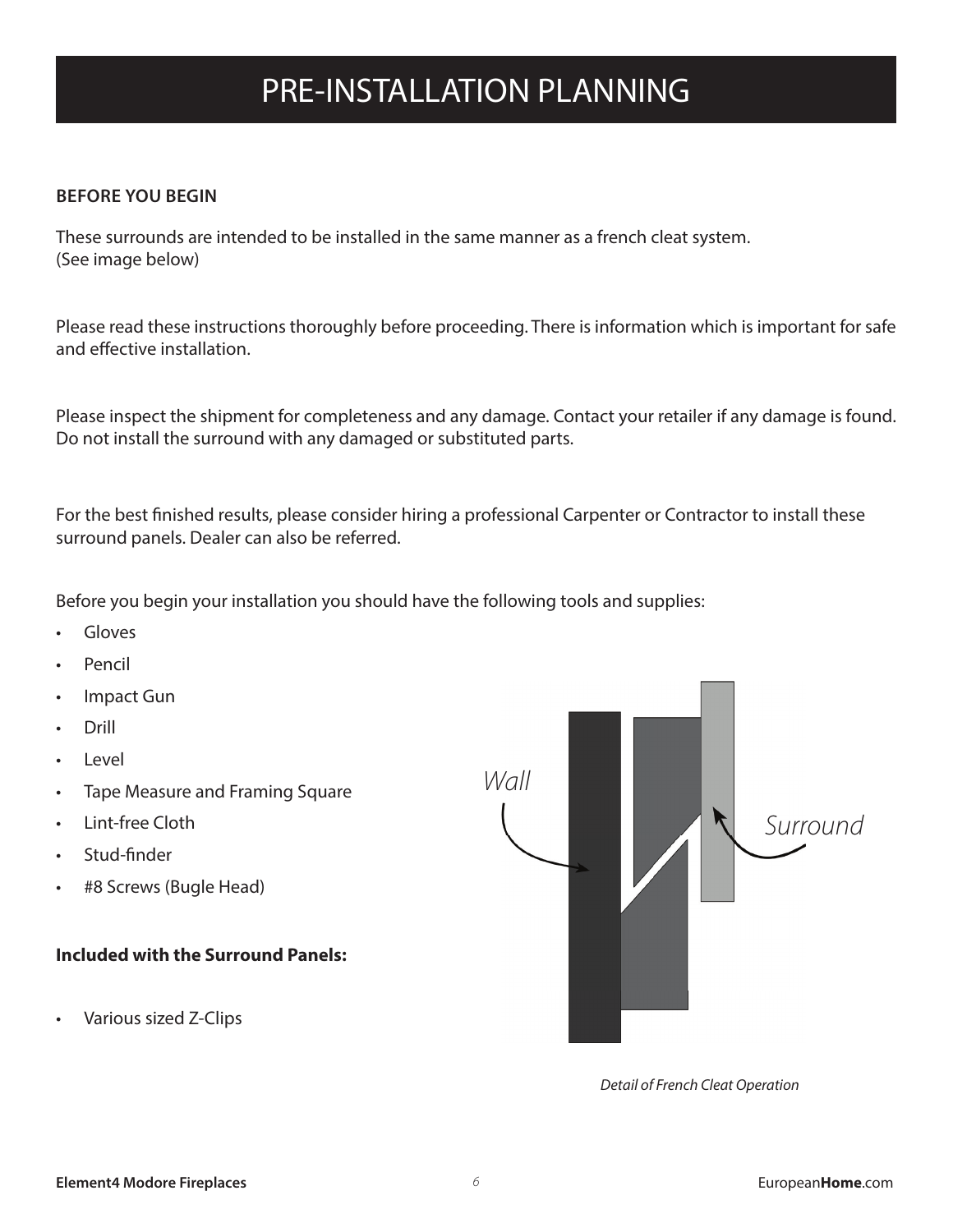### INSTALLATION

#### **LAYING OUT THE PANELS**

The panels of the **Designer Surround for Element4** are made to fit against the fireplace opening and each other.

First, hold a metal panel up to the lower edge of the fireplace and mark the wall with a light pencil line along the lower edge of the metal panel(s). Then draw a straight line parallel to the right edge of the fireplace opening at the distance shown below as appropriate for your surround model. The intersection of these two lines is the starting point for the installation.

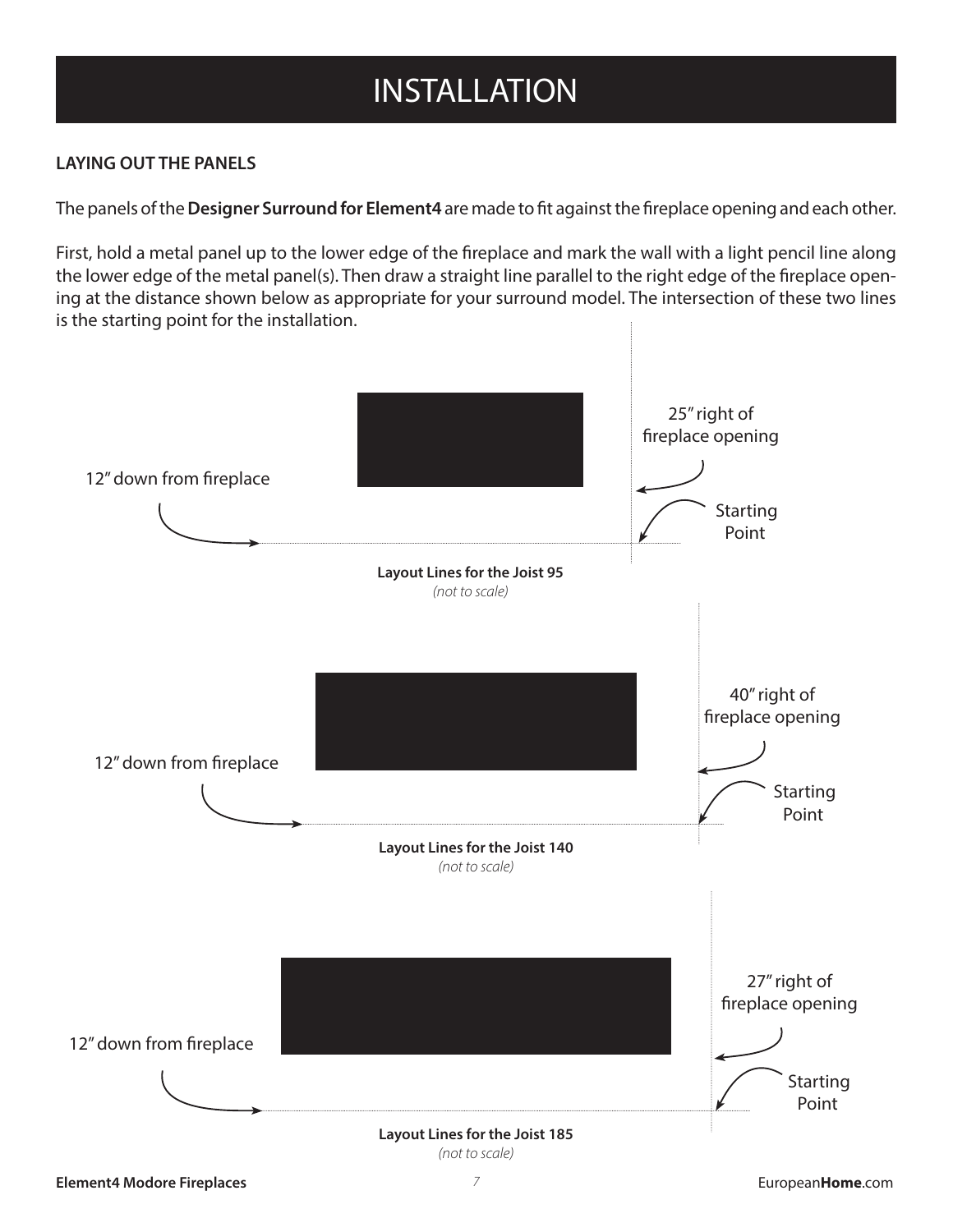### INSTALLATION INSTALLATION: WALL LAYOUT

The metal panels and tile panels should be applied to the wall in the order shown below. They will be hung on the wall using z-clips by the system described on page 6,9,10 and 11.



Joist 95





Joist 185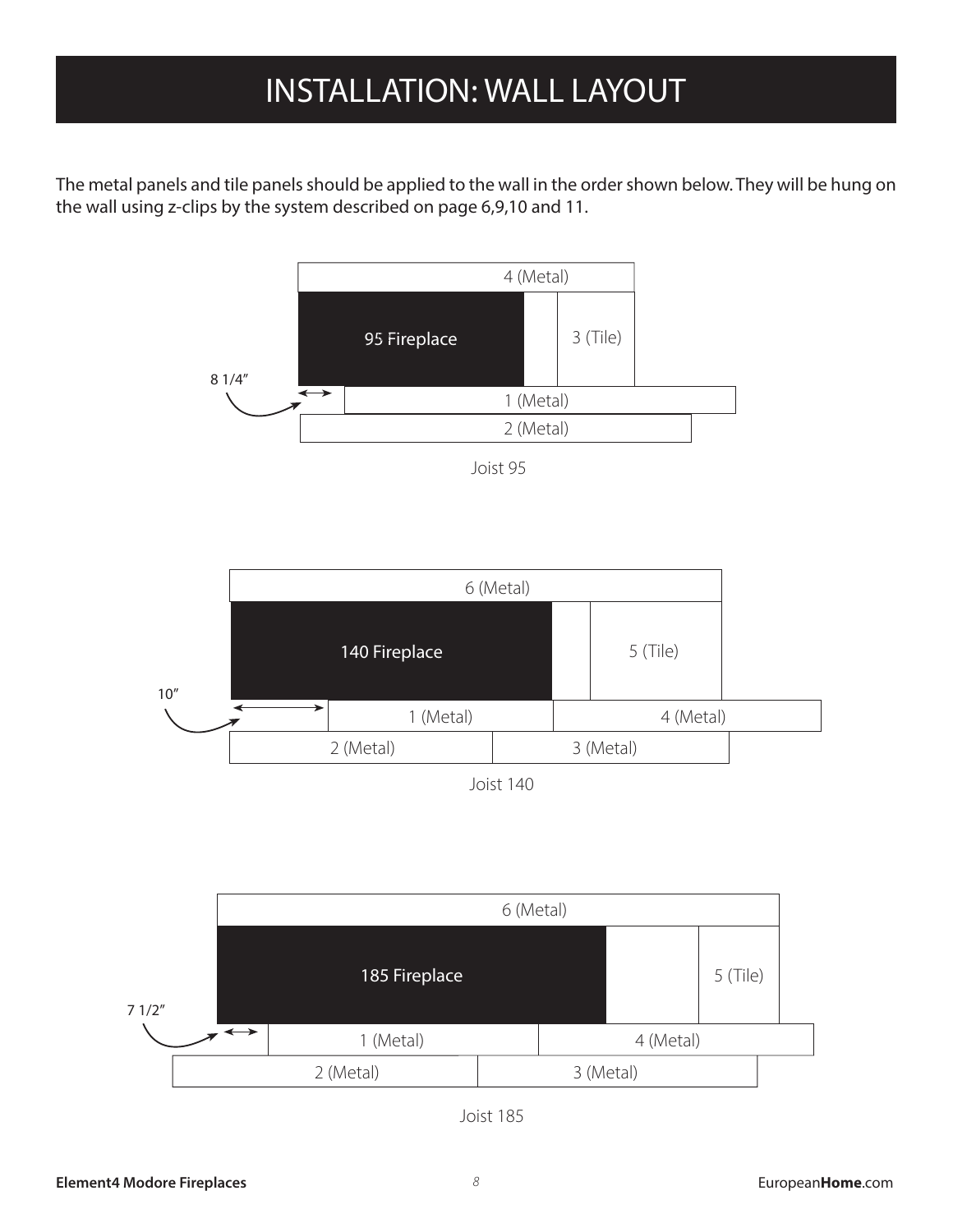### INSTALLATION: WALL LAYOUT + Z-CLIPS

#### **NOTE ABOUT Z-CLIPS**

**Z-clips installed on the wall should have the interlocking side facing up. The slotted side of the clips face the wall. The length of the clips is to account for contact with the existing wall stud behind the wall sheeting. Mount the Z-clips to studs only.**

#### **Z-CLIP INSTALLATION PREP - REFER TO GRAPHICS ON PAGES 10-11**

- Use a stud-finder to mark the stud locations above, below, and flanking the fireplace within the relevant area you will be installing the surround. Screw into these locations for structural integrity. Note, you can drill into the fireplace cabinet using 3/4" self tapping screws.
- The included z-clips should exceed 16" slightly. Holes are predrilled to 16" to line up with the rule of 16" on center. There should be center drilled holes as well.
- Before sinking the second screw, make sure you level the clip off along the guideline.



#### Ideal Stud Framing Example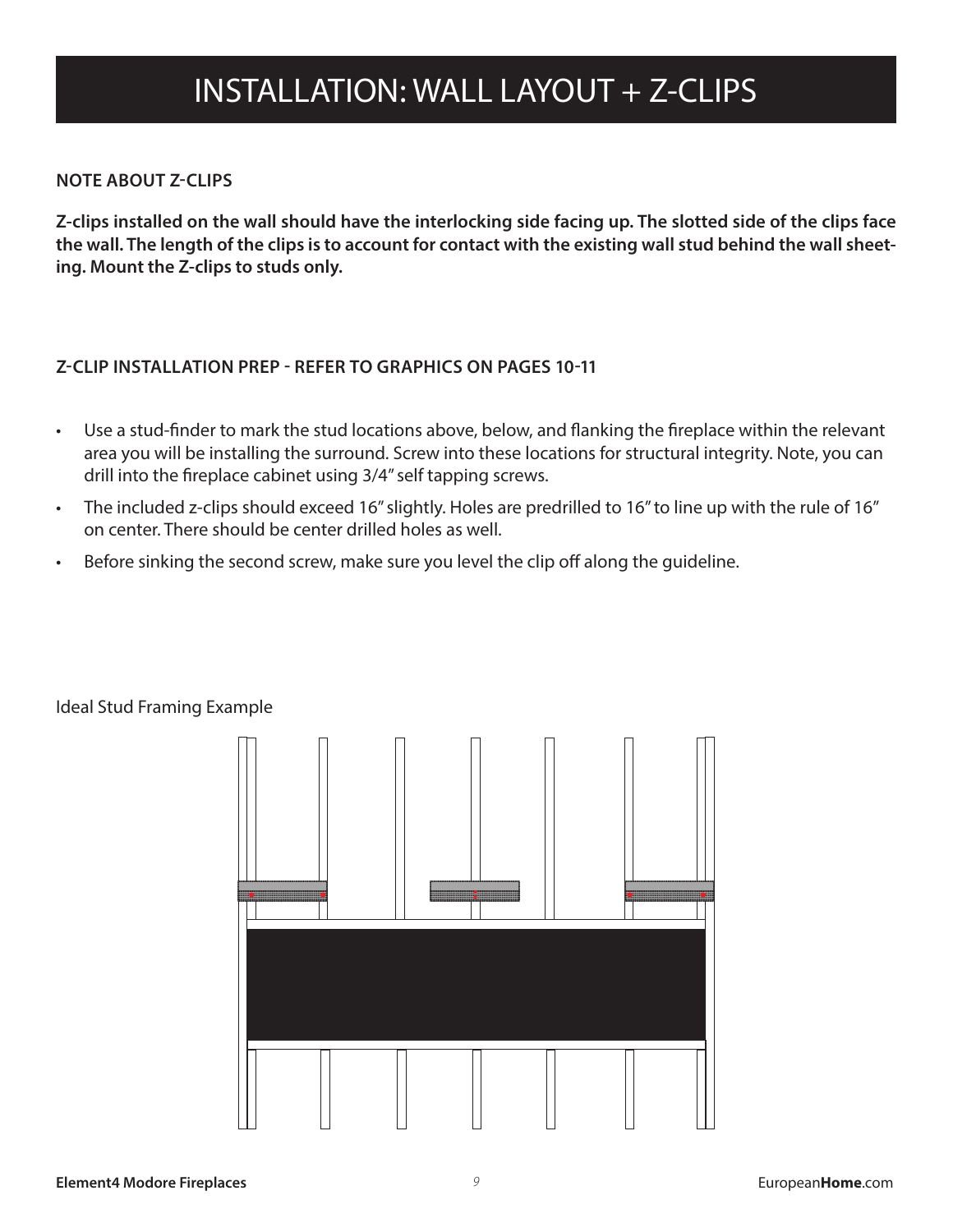### INSTALLATION INSTALLATION: WALL LAYOUT

Using the starting point and the edges of the fireplace, mark lines on the wall using the measurements appropriate to your model, below.



Red lines Represent guidelines for Z-clip; draw these in as guides for mounting.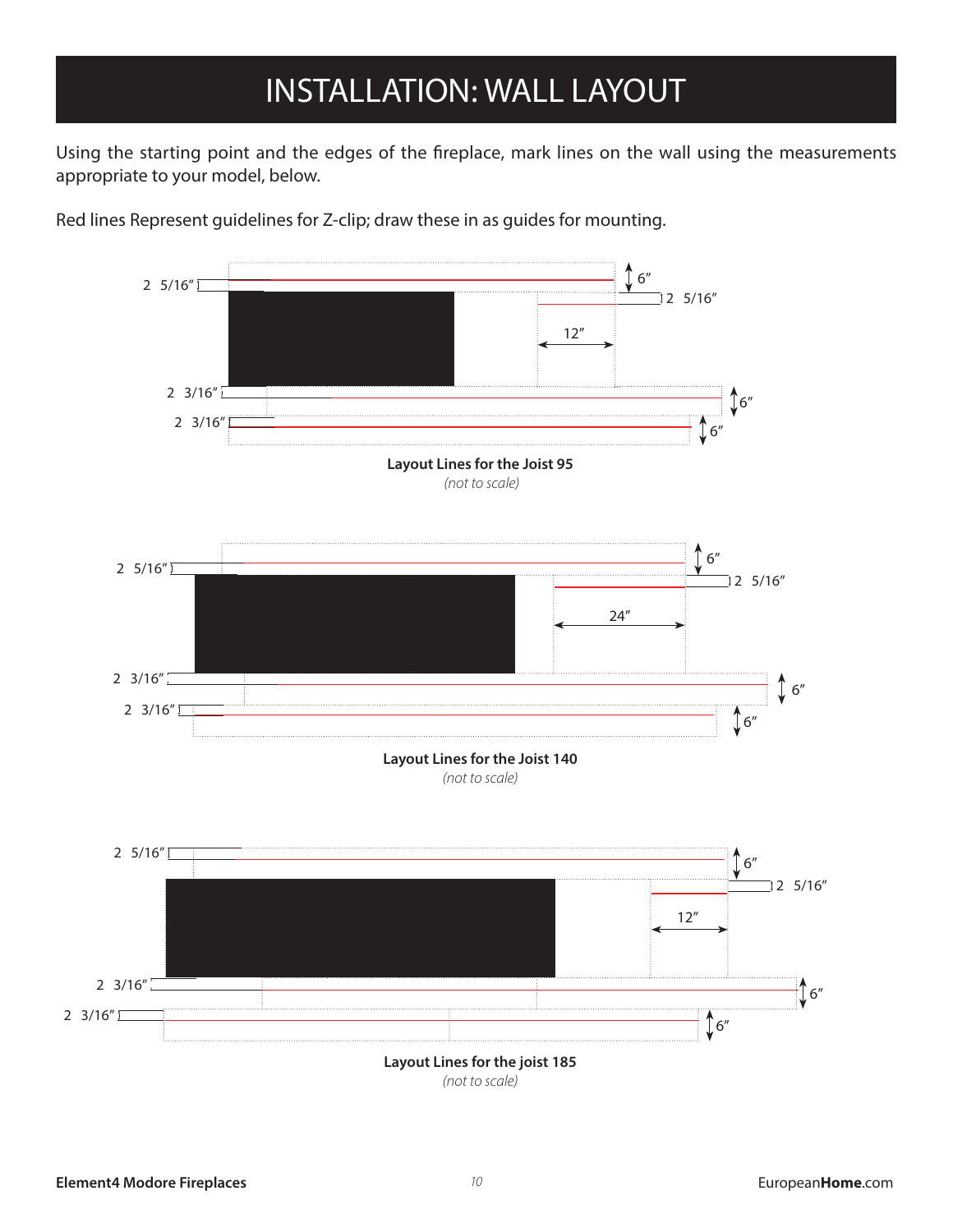### INSTALLATION

The areas in gray, below, show where the Z-clips is to be applied to the wall.

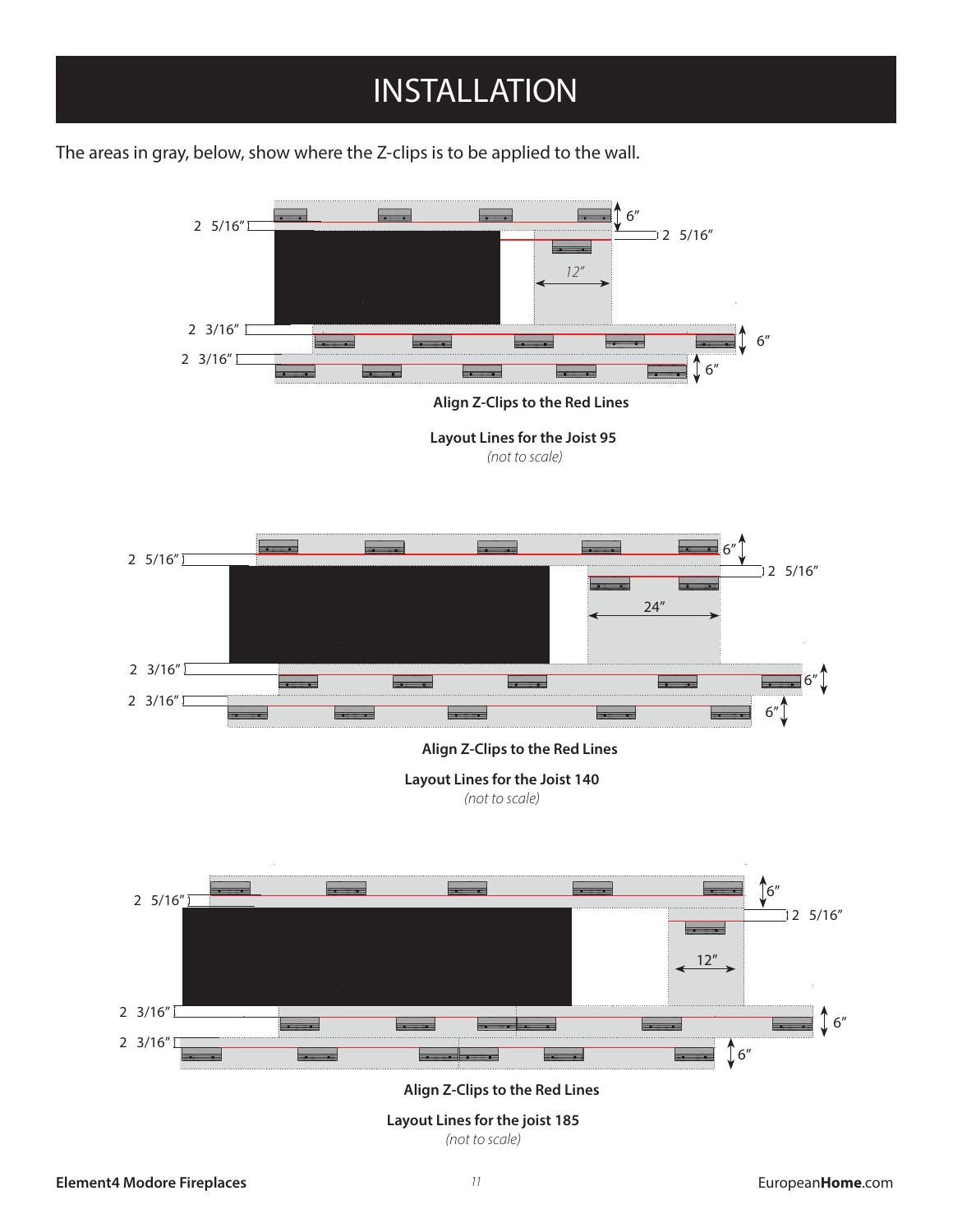### MAINTENANCE

#### **SURROUND MAINTENANCE**

#### **Weekly Cleaning**

Both the metal and tile panels should be wiped with a lint free cloth to remove any dust then wiped with a damp cloth.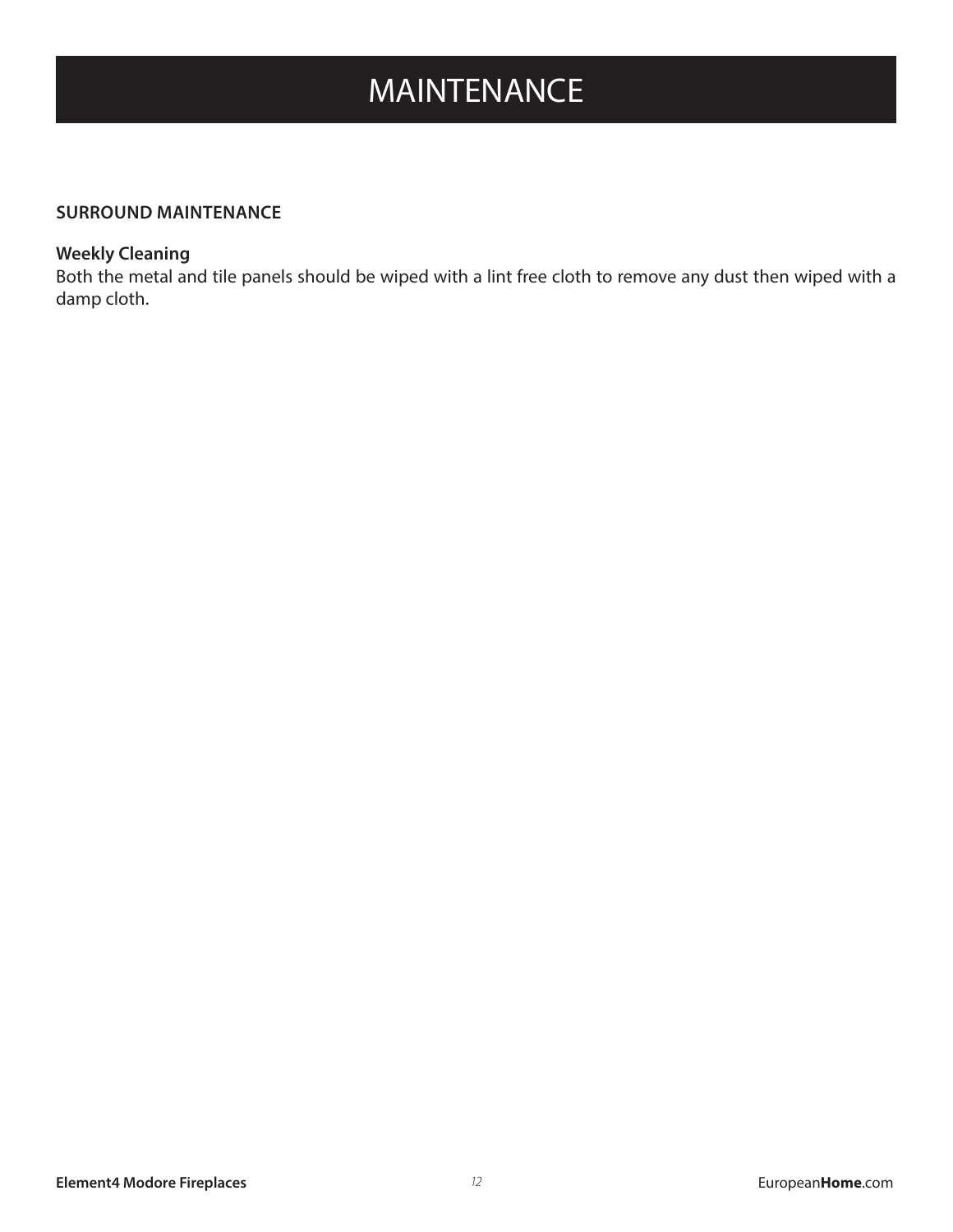#### WARRANTY

European Home Warranty

Designer Surround for Element4 Modore Fireplaces

European Home warrants this product against defects in materials and workmanship for a period of TWO (2) YEARS from the date of original retail purchase.

If a defect exists, European Home will, at its option, either (1) provide needed components using new or refurbished replacement parts or (2) exchange the product with one which is new or which has been manufactured from new or serviceable used parts and is at least functionally equivalent to the original product. A replacement product/part assumes the remaining warranty of the original product or ninety (90) days from the date of replacement or repair, whichever provides longer coverage for you. When a product or part is exchanged, any replacement item becomes your property and the replaced item becomes the property of European Home. All warranty claims must be submitted through the dealer from which you purchased the product. Check with your dealer in advance for any costs to you when arranging a warranty call. Shipping and/or delivery charges for parts are not covered by this warranty.

Nothing in the above shall be deemed to imply that this warranty shall apply to work which has been abused or neglected or shows evidence of changes or modifications by others with or without permit, damages caused by the acts of God, building settlement or moving, fire or vandalism. In addition, installation of this product that varies from the requirements stated in the instruction manual will void the warranty.